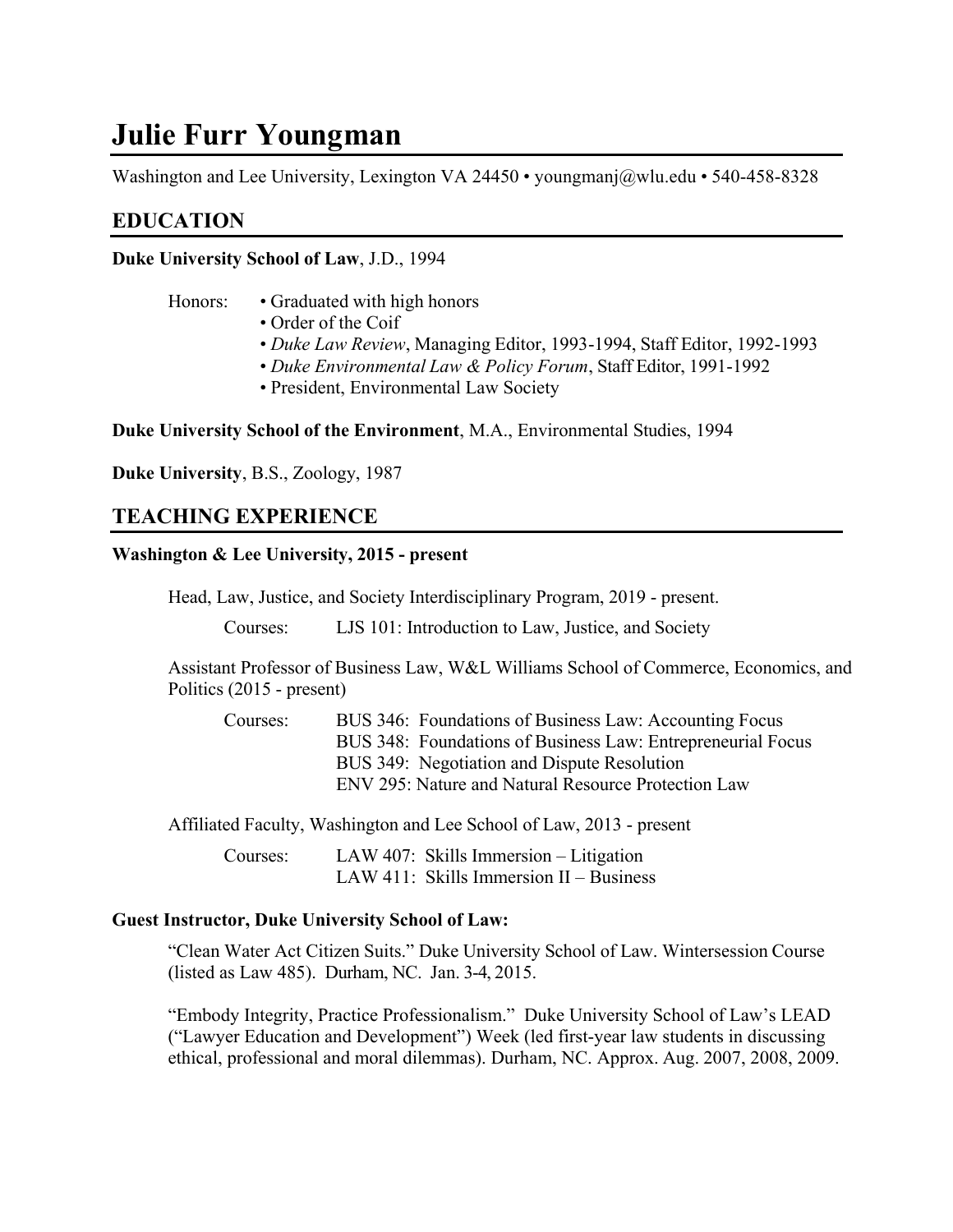# **PROFESSIONAL EXPERIENCE**

**Southern Environmental Law Center**, Chapel Hill, NC, June 2007 – June 2015

Senior Attorney, specializing in water quality protection and natural resource protection. Sample recent significant cases resulting in published court opinions:

*Defenders of Wildlife v. North Carolina Department of Transportation,* 762 F.3d 374 (4th Cir. 2014) (representing environmental organizations in successful challenge to bridge design that threatened a national wildlife refuge under Section 4(f) of the Department of Transportation Act of 1966).

*Cape Hatteras Access Preservation Alliance v. Jewell*, 28 F. Supp. 3d 537 (E.D.N.C. 2014) (representing environmental organizations in successful defense of piping plover critical habitat determinations under Endangered Species Act and NEPA).

*City of Rockingham v. North Carolina Dep't of Env't & Nat. Res., Div. of Water Quality*, 224 N.C. App. 228, 736 S.E.2d 764 (2012) (representing environmental interests in challenge to state's 401 water quality certification of hydroelectric power facility).

*Cape Hatteras Access Preservation Alliance v. U.S. Department of Interior*, 731 F. Supp. 2d 15 (D.D.C. 2010) (representing environmental organizations in successful defense of national seashore off-road vehicle management regulation under NEPA and related laws).

**Ellis & Winters LLP**, and its predecessor, Smith Helms Mullis & Moore LLP, Raleigh, NC, 1996 - 2007 Associate attorney at Smith Helms and then partner at Ellis & Winters starting in 2002, specializing in complex commercial litigation, media law, and appeals

- **Shea & Gardner LLP,** Washington, DC, 1995 1996 (now merged with Goodwin Procter) Associate attorney specializing in complex commercial litigation
- **United States Court of Appeals for the Fourth Circuit**, Richmond, VA, 1994 1995 Law Clerk to the Honorable J. Dickson Phillips, Jr.
- **Sidley & Austin, LLP**, Washington D.C., summer 1993 Summer associate working on environmental law issues

### **National Audubon Society**, Washington DC, summer 1992, legal intern

**U.S. Army,** Medical Service Corps, highest rank achieved - Captain Wiesbaden, Germany, 1987-1991; Fort Sam Houston, San Antonio, TX, 1987 Airborne Qualified, Expert Field Medic Badge

# **AWARDS**

Consortium for Undergraduate Law and Justice Programs Teaching Innovation Award in Interdisciplinary Legal Studies Teaching, 2021

Listed in *Best Lawyers in America* for First Amendment law in 2004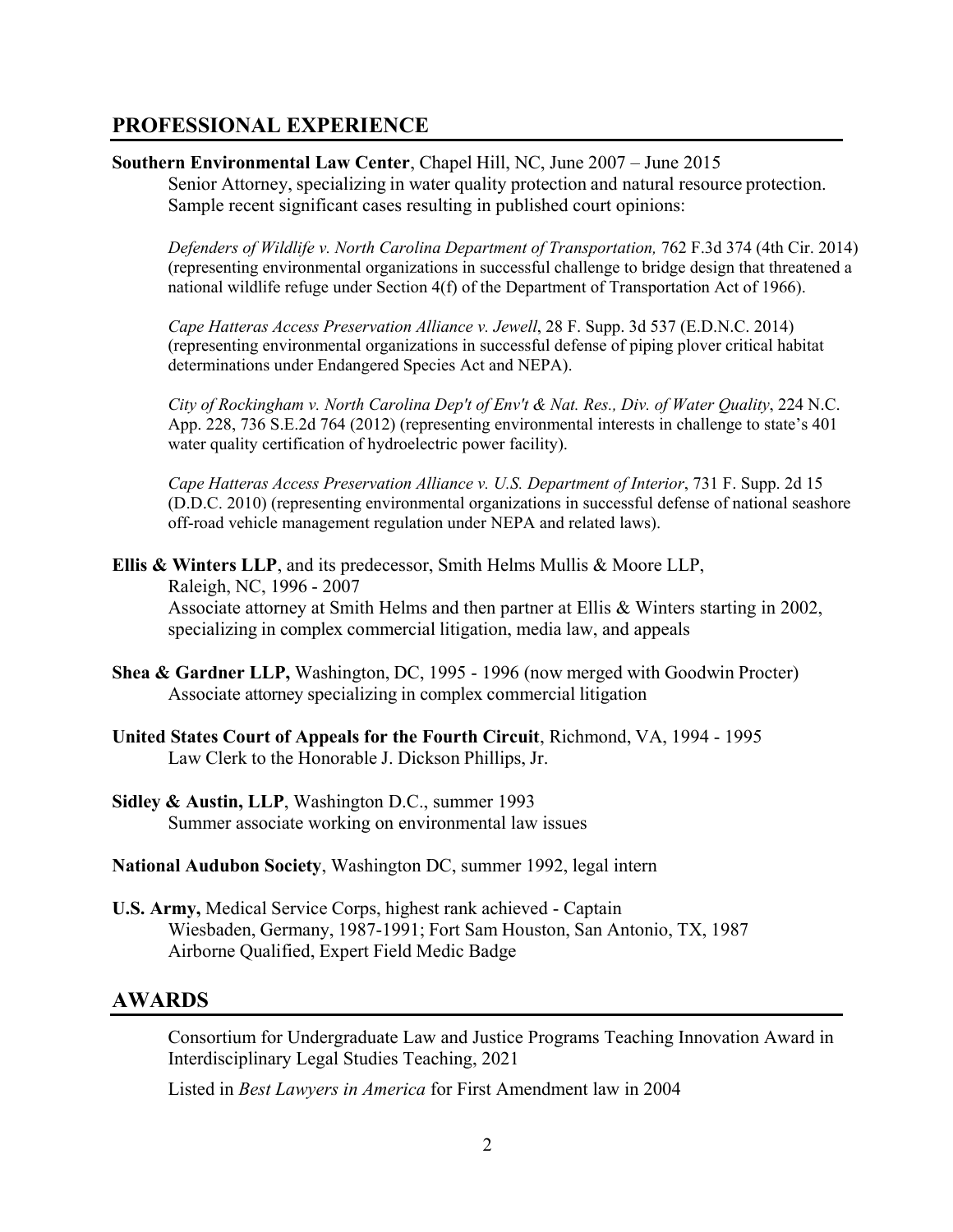Listed in *Best Lawyers in America* for Appellate Law in 2007 Listed in *North Carolina Legal Elite* for Environmental Law in 2011 Martindale-Hubbell rated AV (highest possible rating) since 2002

# **RESEARCH AND PUBLICATIONS**

### **Academic Journal Publications:**

J. Youngman, *From Remembering to Analyzing: Using Mini Mock Arguments to Deepen Understanding and Increase Engagement*, 37 J. LEGAL STUD. EDUC. 53 (2020).

J. Youngman, *Water, Water Anywhere?: Protecting Water Quantity in State Water Quality Standards*, 94 IND. L. J. 1613 (2019).

J. Youngman, *A Constructivist Approach to Using University Special Collections to Explore Legal Principles*, 36 J. LEGAL STUD. EDUC. 5 (2019).

J. Youngman and C. Hauck, *Medical Necessity: A Higher Hurdle for Marginalized Taxpayers*, 51 LOY. L.A. L. REV. 1 (2018).

C. Reid & J. Youngman, *New Audit Partner Identification Rules May Offer Opportunities and Benefits*, BUSINESS HORIZONS, Vol. 60, 4:507-518 (2017).

J. Youngman, *The Use and Abuse of Pre-Employment Personality Tests*, BUSINESS HORIZONS, Vol. 60, 3:261-269 (May-June 2017).

### **Forthcoming:**

J. Youngman, M. Hess & E. Cowins, *Managing and Disclosing Environmental Risks: A Tale of Two Utilities,* Issues in Accounting Education.

### **Works in Progress:**

J. Youngman, *Catching More Flies with Honey: Attorney Civility and Mediation Success.* 

J. Youngman, *Public Trust Doctrine Claims in Climate Litigation.* 

J. Youngman & S. Hoover, *New Basketball League Free Agent Negotiation Exercise*.

### **Professional and Other Non-Academic Publications:**

Youngman, J., Amonette, G., Biersack, B. "House Mountain Preserve Should Have Legal Protection." Roanoke Times Op-Ed, April 19, 2019 (also printed in Lexington News-Gazette on Feb. 6, 2019, and the Rockbridge Advocate's March 2019 edition).

Youngman, J. "TUAAOA, or The Use and Abuse of Acronyms and Other Abbreviations." *Per Curiam* (a publication of the North Carolina Bar Association), Dec. 2015.

Youngman, J. "Water Supply for 50 Years: The Role of Conservation and Efficiency in Water Supply Planning." Proceedings for NCBA Continuing Legal Education ("CLE") Program: "Water: A Key to Survival and Growth." Jan. 17, 2013.

Youngman, J. and Segars, T. "The State of Standing Requirements in North Carolina – an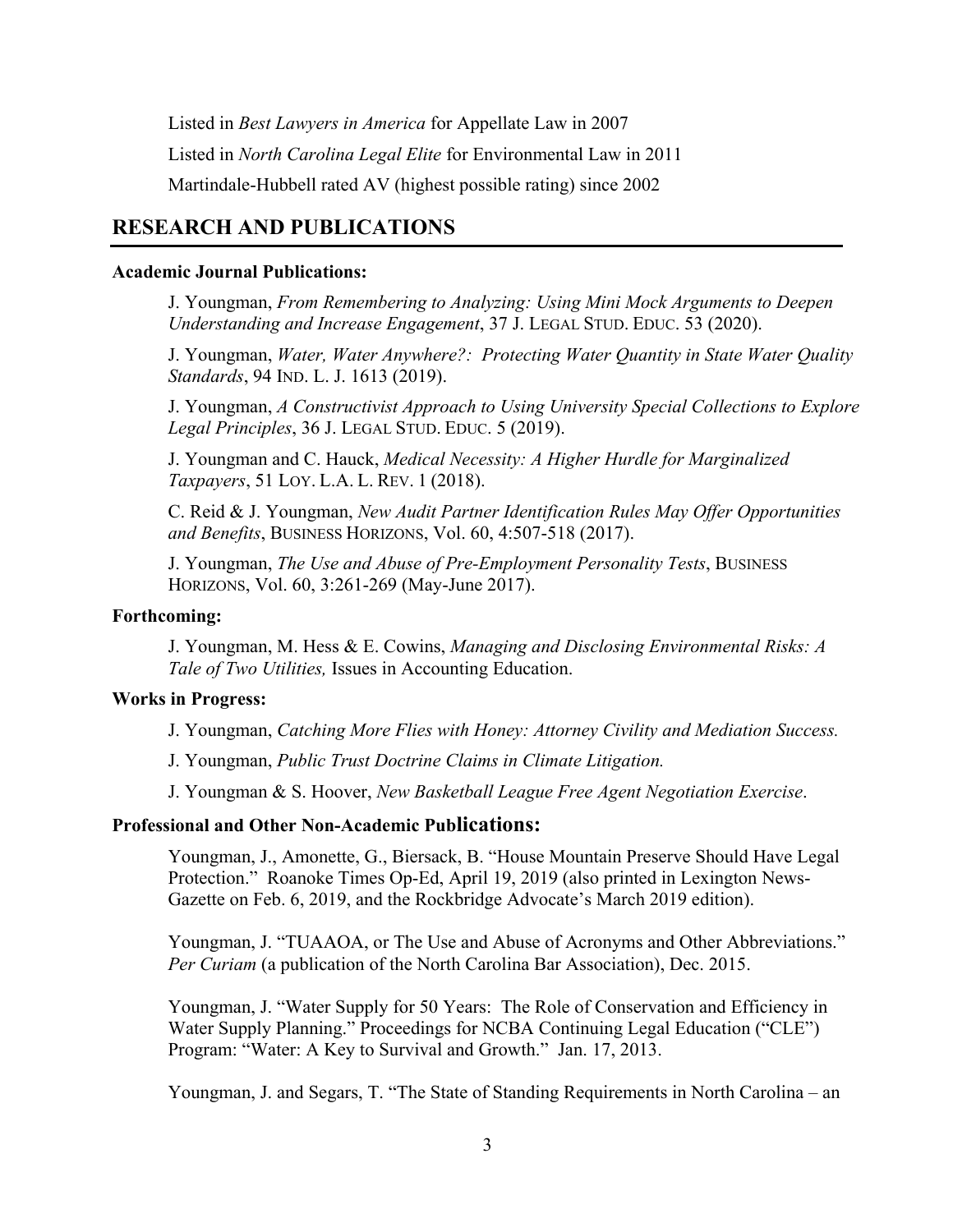Update." Proceedings for North Carolina Institute for Constitutional Law CLE Seminar: "From Lobbying and Election Reforms to Corruption Scandals: Piecing Together Constitutional Constraints." Jan. 18, 2007.

Youngman, J. "Key Exceptions to North Carolina's Public Records Law." Proceedings for Lorman Education Services CLE Seminar: "What You Need to Know about Public Records and Open Meetings in North Carolina." March 8, 2006.

Youngman, J. "Republishing the Work of Freelance Authors in the Wake of *Tasini.*" Southern Newspaper Publishers Association "ask the lawyer" webpage, www.snpa.org. 2001.

*Amicus curiae* **briefs** (authored "friend of the court" briefs in the following appellate cases):

*Cary Creek Limited Partnership v. Town of Cary*, 203 N.C. App. 99, 690 S.E.2d 549 (N.C. Ct. App. 2010) (involving enforceability of municipal stormwater ordinances that exceed state and federal requirements)

*Goldston v. State*, 361 N.C. 26, 637 S.E.2d 876 (2006) (involving standing of taxpayers to sue state government)

*City of Burlington v. Boney Publishers, Inc.*, 359 N.C. 422, 611 S.E.2d 833 (2005) (involving citizens' rights under North Carolina's open meetings and public records laws)

*State v. Lotharp*, 356 N.C. 420, 571 S.E.2d 583 (2002) (involving criminal defendant's right to unanimous jury verdict)

*Stephenson v. Bartlett*, 355 N.C. 354, 562 S.E.2d 377 (2002) (involving Voting Rights Act and the "whole county provision" of the North Carolina State Constitution)

#### **Grants:**

Lenfest Grant, W&L Univ., 2021, Enforcing EPA's Obligations to Protect Water Quality"

Lenfest Grant, W&L Univ., 2020, "EPA Water Quality Obligations"

Lenfest Grant, W&L Univ., 2019, "Civility and Dispute Resolution"

Lenfest Grant, W&L Univ., 2018, "Attorney Disposition and Dispute Resolution"

Lenfest Grant, W&L Univ., 2017, "Sustainable Policies for Natural Resource Management"

Lenfest Grant, W&L Univ., 2016, "Balancing Natural Resource Protection with Human Activity"

# **PRESENTATIONS**

### **Conference Presentations:**

Youngman, J. "A Constructivist Approach to Using University Special Collections to Explore Legal Principles." Presented at the Academy of Legal Studies in Business Annual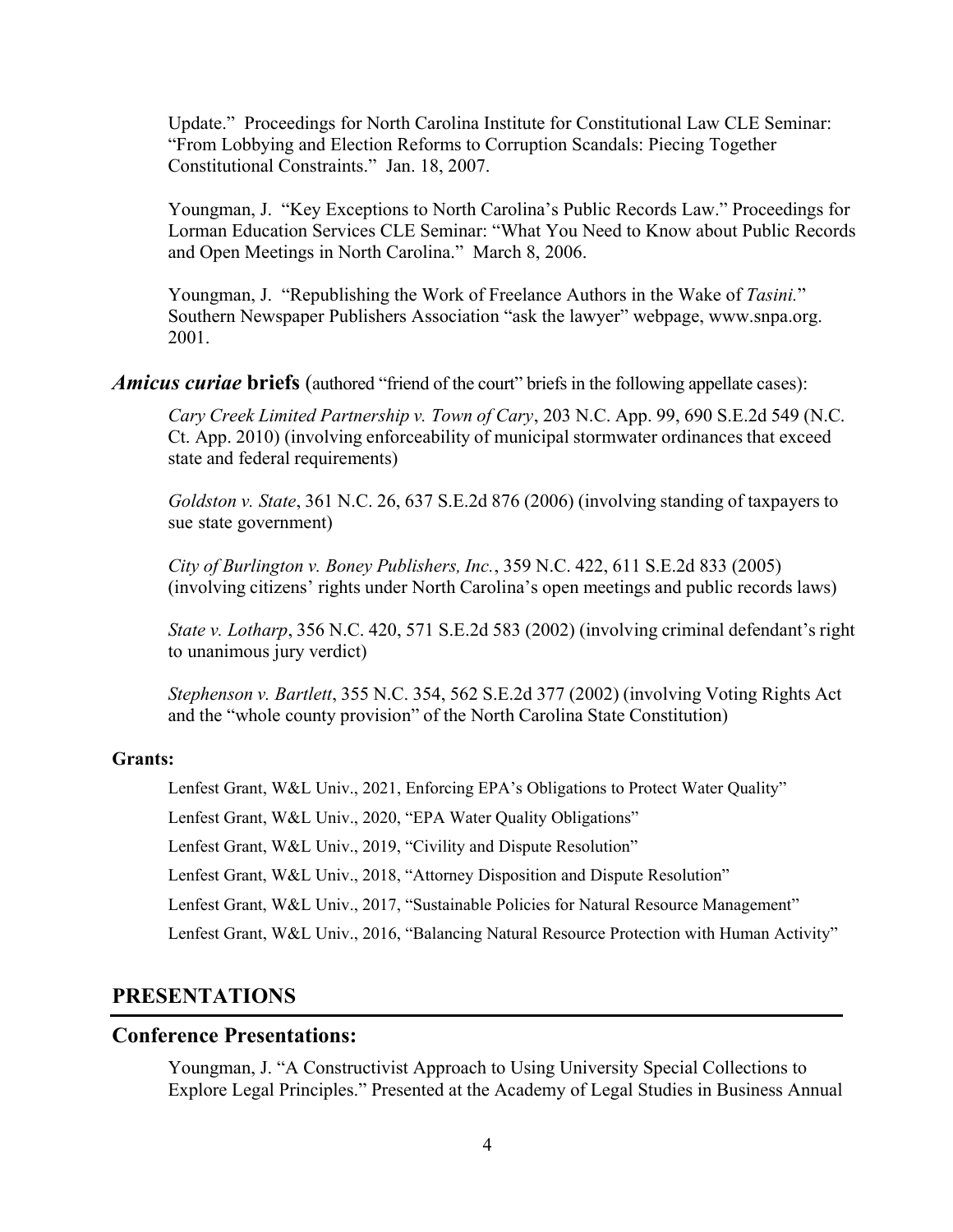Conference, and also at the symposium of the Journal of Legal Studies Education. Portland, OR. Aug. 9-10, 2018.

Youngman, J. and D'Antonio, L. "Re-imagining blended learning." Aspen Institute Undergraduate Consortium "Featuring the Business of Teaching." Copenhagen, Denmark. June 20, 2018.

Youngman, J. "Water, Water, Anywhere?: Protecting Water Quantity in State Water Quality Standards." Academy of Legal Studies in Business Annual Conference. Savannah, GA. Aug. 9, 2017.

# **Invited Lectures and Panels in Academic Settings:**

"Beyond the Classroom: Frontiers of Faculty Research: The Environment." Washington and Lee University Office of Lifelong Learning. July 19, 2021.

"Current Issues in Environmental Law." Duke University School of Law. Durham, NC. Mar. 7, 2019.

"Careers in Environmental Law." Panelist. Washington & Lee University Law School. Lexington, VA. Jan. 29, 2019.

 "Legal Issues in Waste Management." Panelist. Roanoke College, Salem, VA. Nov. 14, 2017.

"Second Annual Social Impact Summit." Environmental Panelist. Washington & Lee University Shepherd Poverty Program. Lexington, VA. Oct. 27, 2017.

"Won't Pipe Down." Panelist, discussion of Atlantic Coast Pipeline and comment-writing workshop. Washington & Lee University, Lexington, VA. March 29, 2017.

"Environmental Policy Outlook: Trump Environmental Policy and Republican Responses." Panelist. Washington & Lee University, Lexington, VA. March 7, 2017.

"Public Interest Law Careers." Panelist. Washington & Lee University. Lexington, VA. Feb. 28, 2017.

"Public Interest Representation." Panelist. Washington & Lee Law School. Lexington, VA. Nov. 13, 2015.

"Sustainability." Panelist in program organized by Environmental Studies Program and Student Environmental Action League, Washington & Lee University. Lexington, VA. Oct. 30, 2015.

"A View from Practice: A Discussion of Three Key Questions." Panelist at a faculty retreat, Duke University School of Law. Durham, NC. June 19, 2012.

"Careers in Service: Symposium for Government and Public Interest." Panelist. Duke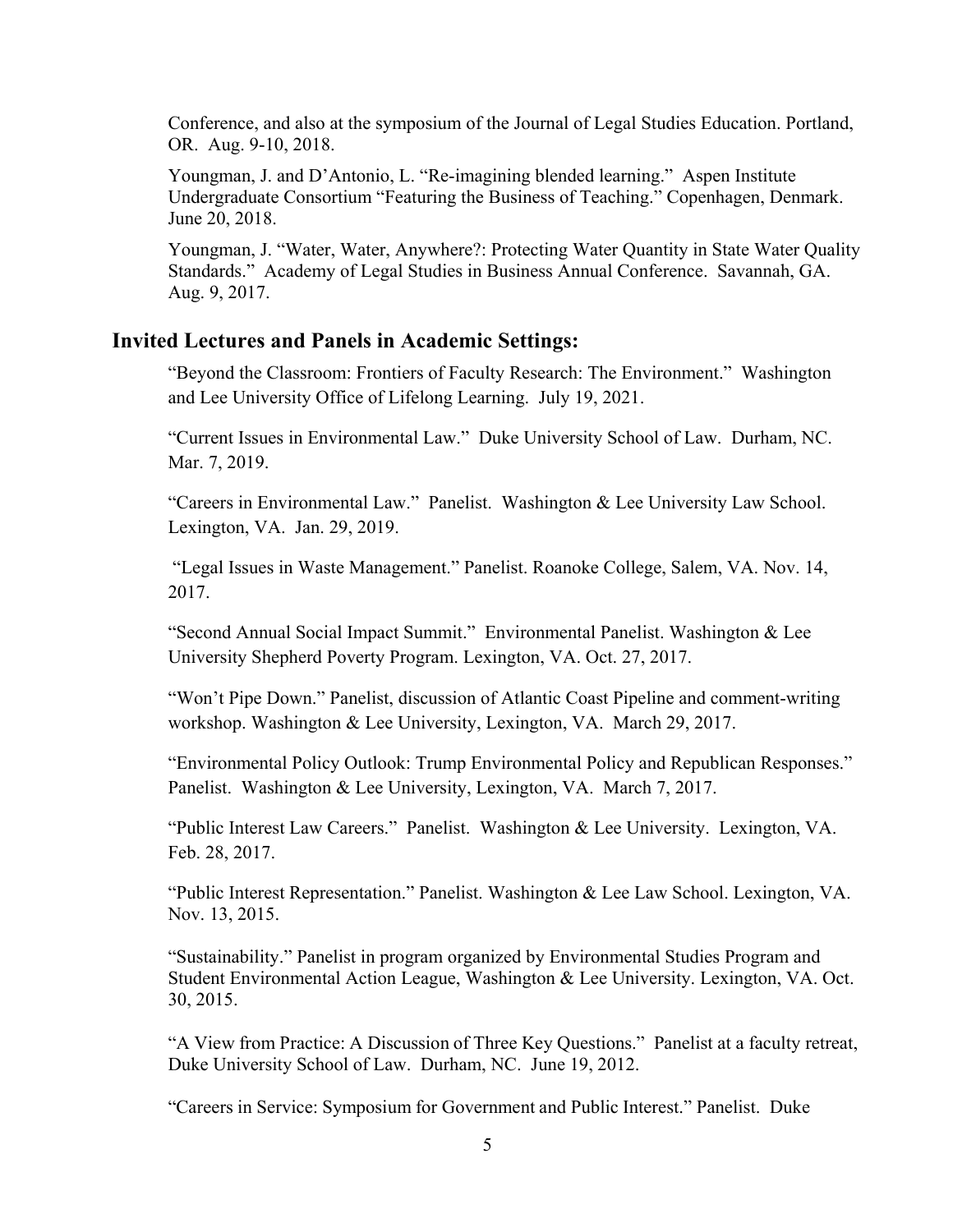University School of Law. Durham, NC. Feb. 17, 2012.

"GPS: Finding Your Way to Government/Public Service." Panelist. Duke University School of Law. Durham, NC. Mar. 18, 2011.

# **Professional Presentations:**

"Water Supply for 50 Years," during NCBA CLE Seminar "Water - A Key to Survival and Growth." Cary, NC. Jan. 17, 2013.

Program Planner and panel moderator, NCBA CLE Seminar "Improving Your Appellate Practice: Gateway to Specialization." Cary, NC. Oct. 13, 2011.

"The State of Standing Requirements in North Carolina – an Update," during North Carolina Institute for Constitutional Law CLE Seminar: "From Lobbying and Election Reforms to Corruption Scandals: Piecing Together Constitutional Constraints." Raleigh, NC. Jan. 18, 2007.

"North Carolina Public Records and Open Meetings Laws." North Carolina Press Association's 2006 Newspaper Academy. Raleigh, NC. May 2006.

"Key Exceptions to North Carolina's Public Records Law," during Lorman Educational Services CLE Seminar: "What You Need to Know about Public Records and Open Meetings in North Carolina." Research Triangle Park, NC. Mar. 8, 2006.

"Open Meetings in North Carolina," presented during University of North Carolina School of Law "2006 Festival of Legal Learning." Chapel Hill, NC. Feb. 10, 2006.

Program Planner and panelist, NCBA CLE Seminar: "Better Results Through Better Communication with Learning Styles: Advanced Issues in Negotiation and Mediation." Cary, NC. Apr. 5, 2002.

Program Planner, NCBA CLE Seminar: "Navigating the New Administrative Procedure Act and Alternative Dispute Resolution in Administrative and Environmental Law Cases." Cary, NC. Nov. 1, 2001.

"How About Somebody Else's Backyard? Case Study: Mediating a Landfill Siting Dispute," presented during NCBA CLE Seminar: "Navigating the New Administrative Procedure Act and Alternative Dispute Resolution in Administrative and Environmental Law Cases." Cary, NC. Nov. 1, 2001.

# **SERVICE**

# **Service to Washington & Lee University and departmental service:**

W&L Univ. Faculty Affairs Committee, 2020 - 2023

W&L Univ. Faculty Executive Committee, 2018 - 2020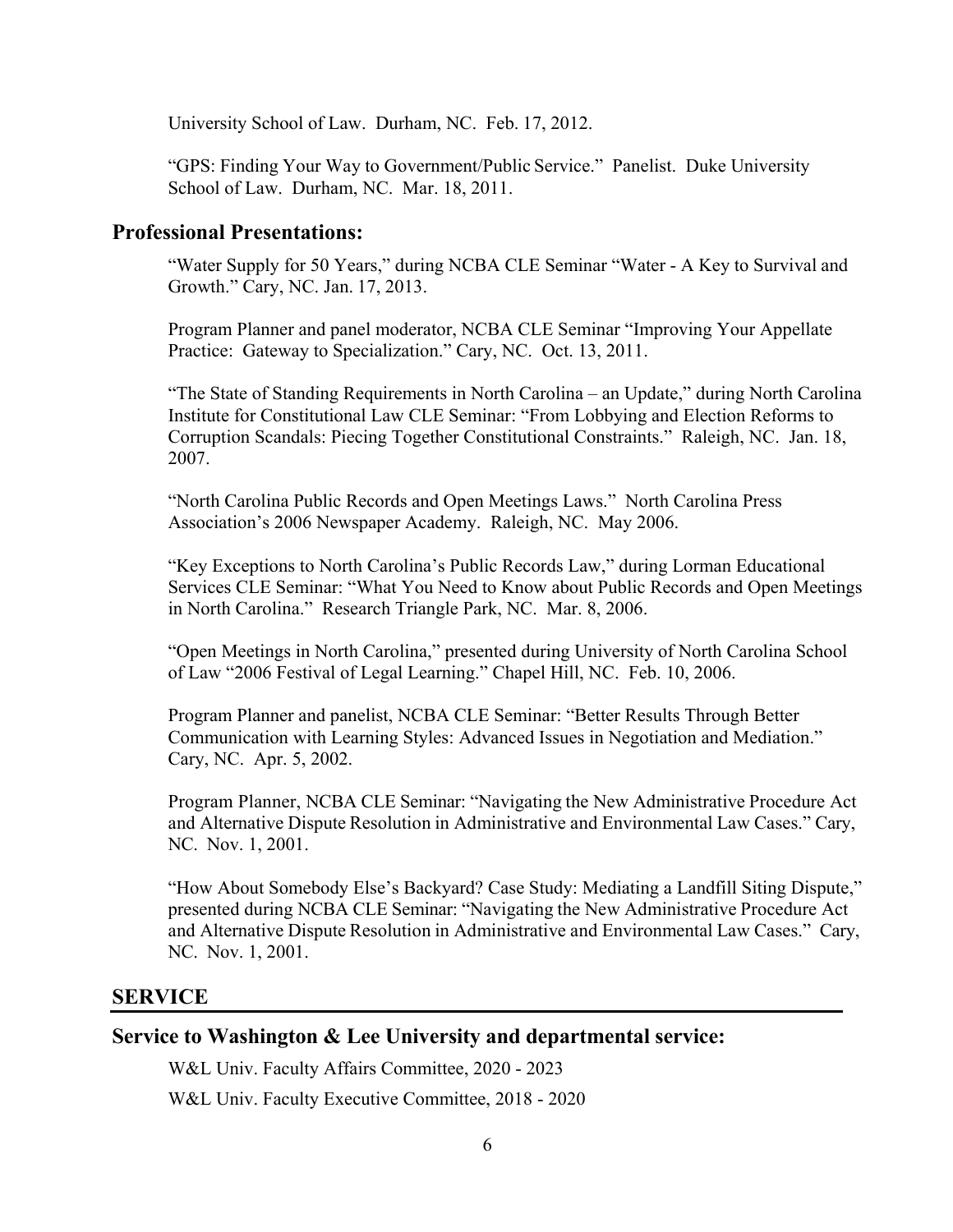W&L Univ. Student Affairs Committee, 2018 - 2021

W&L University Sustainability Committee, 2021 – present

W&L Legal Studies Task Force, 2018 - 2019

W&L Univ. Collections of Art and History Advisory Committee, 2016 - 2018

W&L Univ. Historic Preservation and Archaeological Conservation Advisory Board, 2017 - 2018

Environmental Studies Program Affiliate, 2015 - present

Pre-Law Advising Affiliate, 2015 – present

Faculty Mentor, Pi Beta Phi sorority, 2015 - present

Faculty Mentor, Environmental Law Society, 2018 - present

Shepherd Poverty Program: Strategic Planning: Law-Related Learning Task Group (2017); Second Reader for Student Capstone Papers and Projects (2017 - 2019)

Williams School Professional and Personal Development Committee, 2016 - 2017

Kendrick Environmental Grant Committee, 2019 - present

Glynn Family Scholarship Committee, 2017

Business Administration Departmental Assurance of Learning (AOL) Development Committee, 2016 - 2017

Business Administration Departmental Grading Standards Committee, 2016 - 2017

### **Service to the Profession:**

Peer reviewer, Journal of American Business Law Journal, 2019 - present

Peer reviewer, Journal of Legal Studies Education, 2020 - present

Peer reviewer, Business Horizons, 2017 – 2018

Appellate Rules Committee of the North Carolina Bar Association ("NCBA") Chair 2006 - 2007, committee member 2002 - 2012, 2014 - 2019 Continuing Legal Education (CLE) Program Planner 2011

Certified Mediator under North Carolina's Court Rules for Mediated Settlement Conferences in Superior Court Civil Actions, approximately 2000 - 2007

Environment, Energy, and Natural Resources Law Section, NCBA Section Council member, 2011 - 2014 Chair of ABA/NCBA diversity law student fellowship placement, 2011 - 2014

Constitutional Rights Section, NCBA Section Council member, 2002 - 2004 Chair of pro bono projects